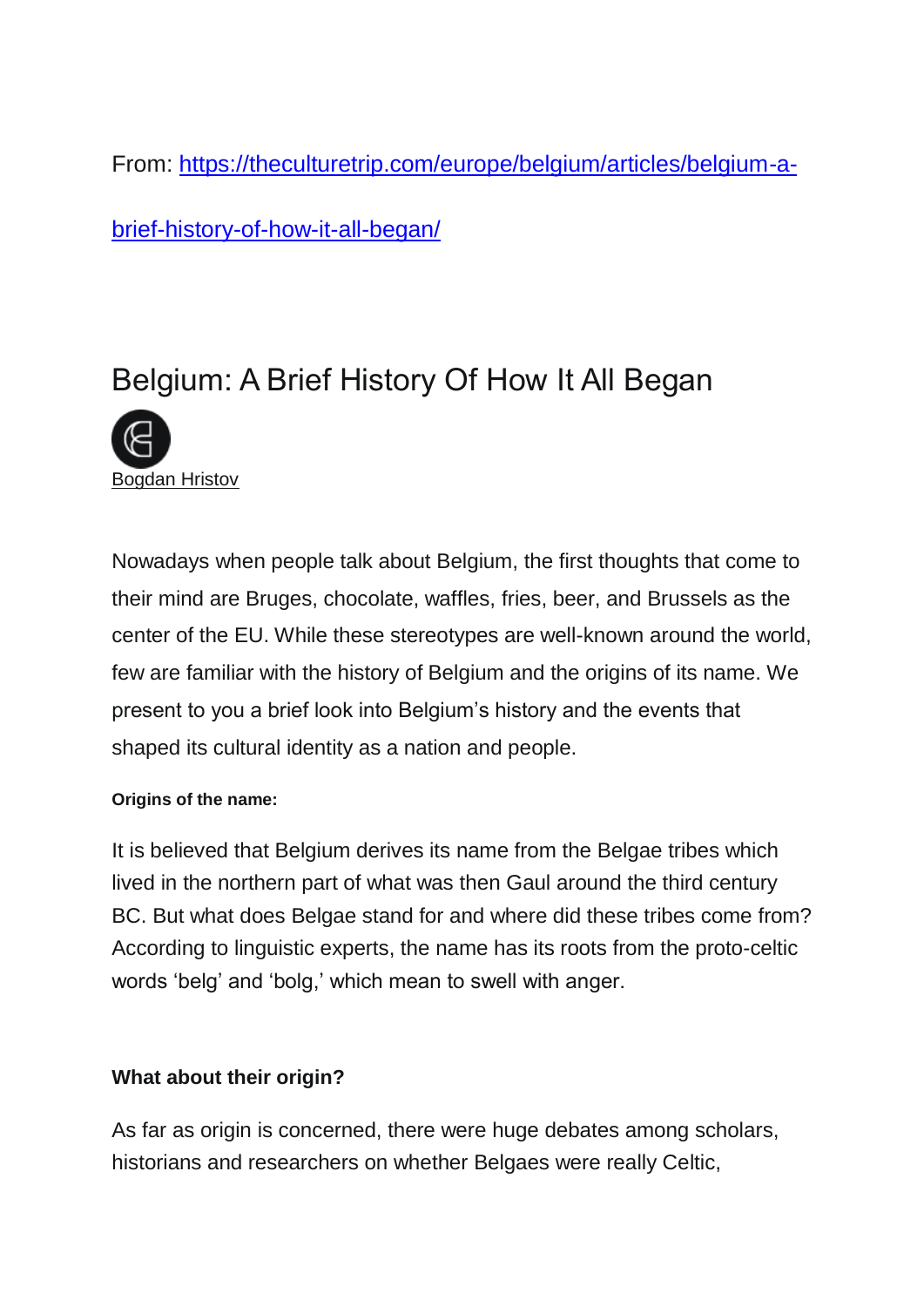Germanic or mixed tribes. Interestingly, some sources suggest that Belgaes themselves were also not sure to which group they belonged. When Julius Caesar conquered their lands, he observed that their language and traditions were quite different from those of the other tribes in Gaul. During his conquests, Caesar drew his attention particularly on the Belgaes.

## **Why were the Belgaes so unique?**

Of all the tribes in Gaul, they were described as the bravest of them all, and this belief was supported by the fact that they were the hardest to conquer. Caesar faced a strong resistance and it took him four years until he finally conquered the Belgae tribes in 53 BC. Moreover, during Roman times, Belgaes could not accept the fact that their lands were part of the Empire and revolted. Their leader Ambiorix was in charge of a revolt, but was eventually defeated



Map of Gaul, The Department of History, United States Military Academy | Wiki Commons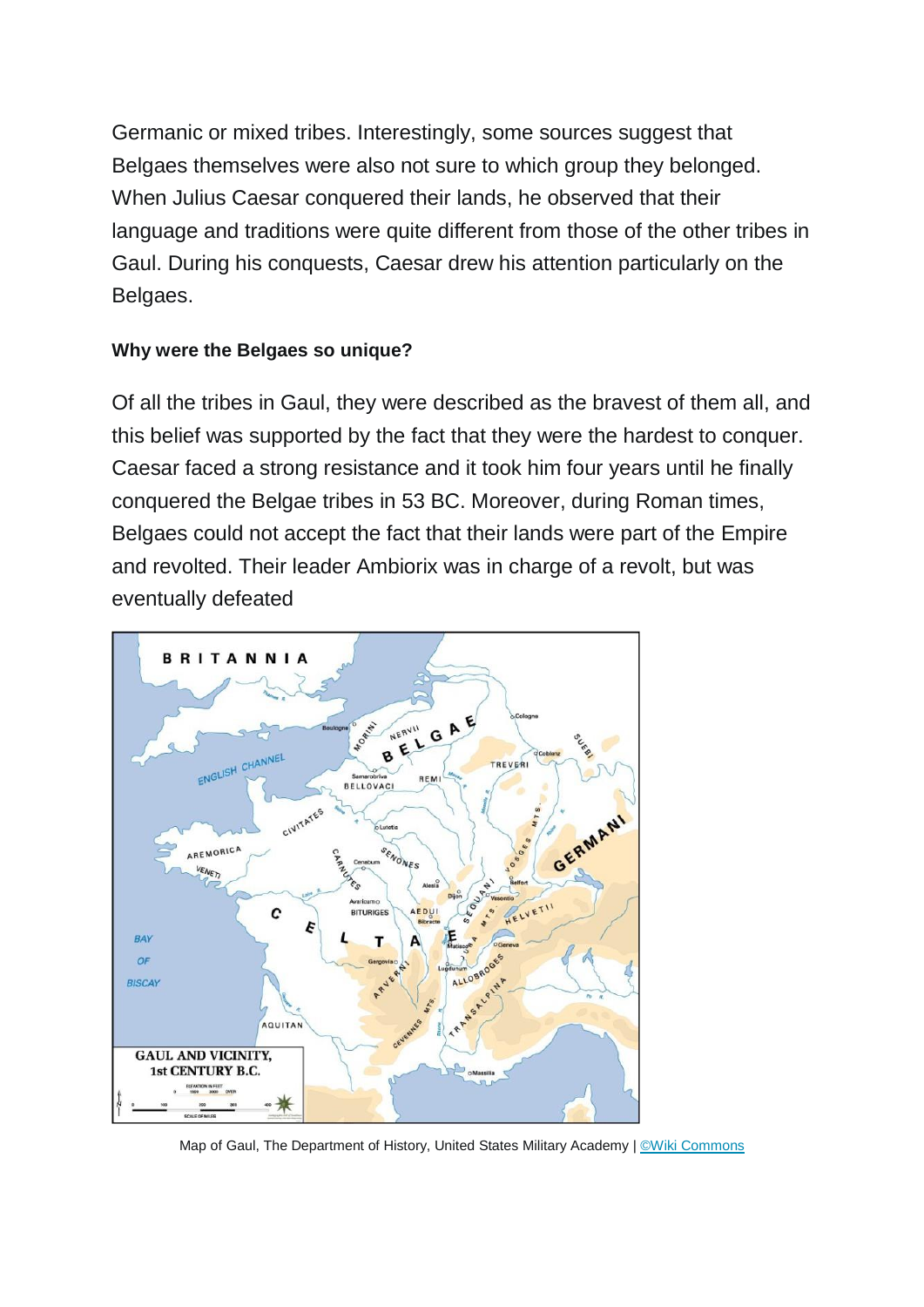#### **What happened to these lands after the Roman period?**

After the fall of the Roman Empire and the beginning of the Middle Ages, the territories which presently form Belgium became part of the Holy Roman Empire and would remain as such until the 11th and 12th centuries. The influence and control of the Holy Roman Empire over these territories would gradually decrease over the centuries. As a result, these lands were left isolated and the lack of protection was a good opportunity for the English and French to take control over the region.

## **The next centuries:**

Over the centuries these territories were divided into small feudal states. The most famous ones that emerged were the counties of Flanders and Hainaut, Duchies of Limburg and Brabant and the Prince-Bishopric of Liege. Of all these feudal states the wealthiest was the County of Flanders. The region became a center of trade and where English wool was imported and converted into fine cloth. The wealth of the region led to the emergence of cities such as Bruges, Gent and Ypres. Until the 19th century, the territories of present-day Belgium were controlled by French, Dutch and Spanish and would remain until a series of events which would led to the creation of the Belgian state.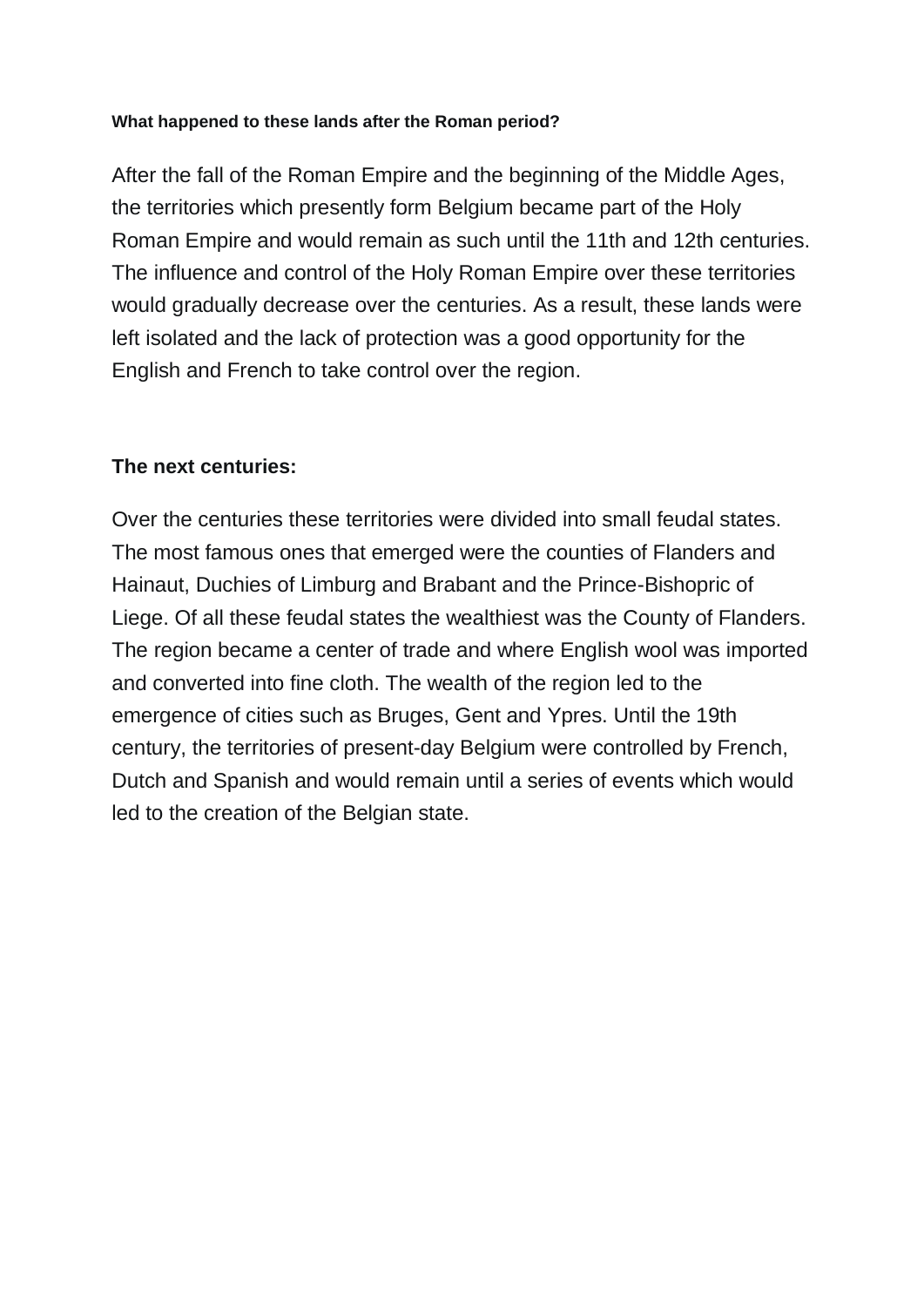

Map of Flanders, Sir Iain | [©Wiki Commons](https://en.wikipedia.org/wiki/County_of_Flanders#/media/File:County_of_Flanders_(topogaphy).png)

## **The Vienna Congress: Beginning for Belgium?**

The year 1815 was without doubt of significant importance. Following Napoleon's defeat in Waterloo, the victorious powers of Britain, Austria, Prussia and Russia met in Vienna to redistribute influence and negotiate the jurisdiction of territories for years to come. One of the most significant decisions was the creation of the United Kingdom of Netherlands. The main idea was to create a state which would serve as a buffer territory against any future French intervention. During the Vienna Congress, the creation of a Belgian state was suggested, but this option did not get enough support. Instead it was decided that territories which were once part of France should be now attached to the United Kingdom of Netherlands.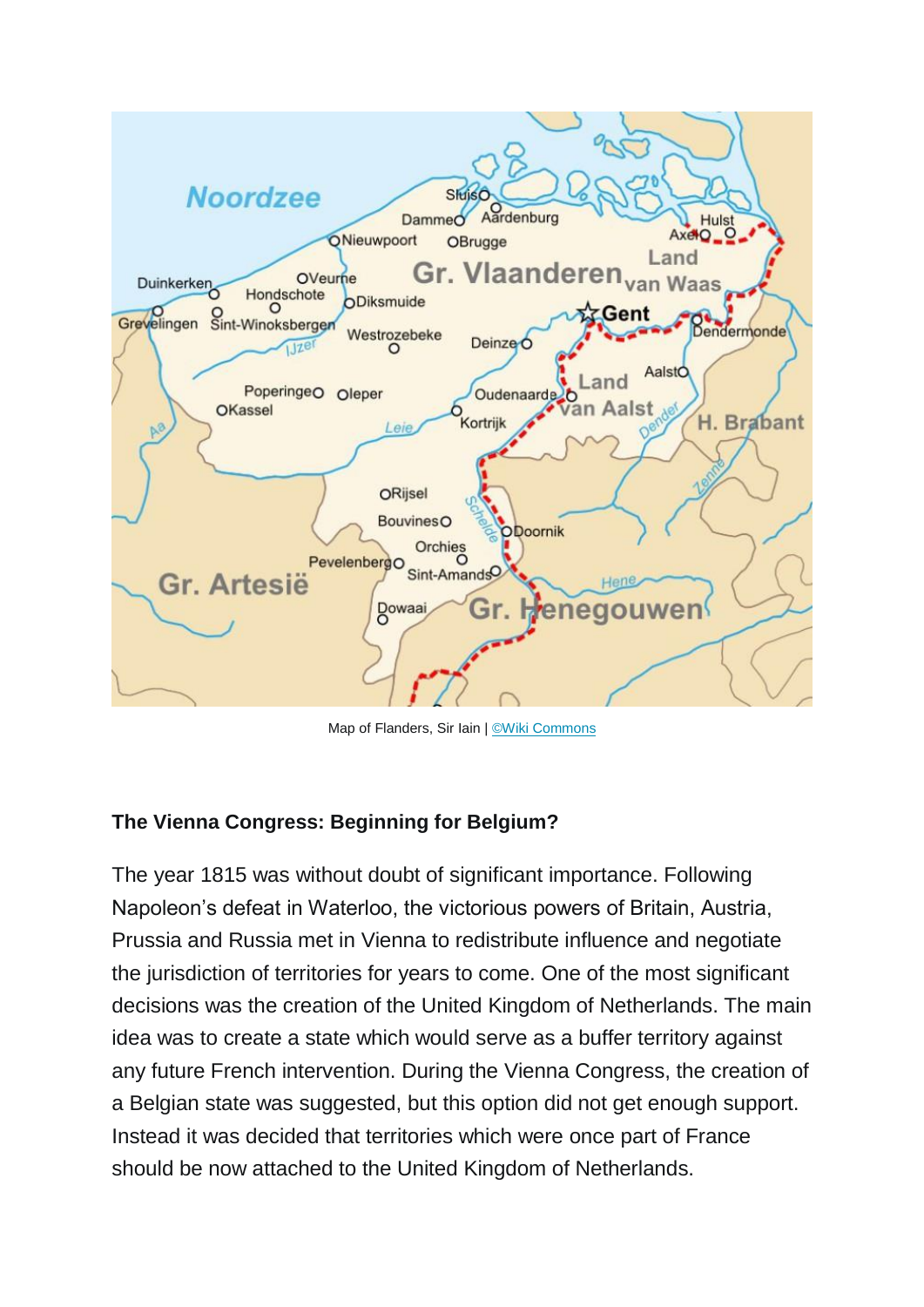

Vienna Congress as depicted by Édouard-Louis Dubufe | [© Wiki Commons](https://en.wikipedia.org/wiki/International_relations_of_the_Great_Powers_(1814%E2%80%931919)#/media/File:Edouard_Dubufe_Congr%C3%A8s_de_Paris.jpg)

#### **Did it really work?**

This was not really the best decision as it caused problems which would create a period of unrest and what would eventually lead to the Belgian Revolution 15 years later. The United Kingdom of Netherlands was hugely divided due to the fact that people in the north were mainly Protestant, while individuals in the south were Catholic. Further, there was also a linguistic division between the Walloons, whose language is French, as opposed to the Flemish, whose mother tongue is Dutch. In the years to come this linguistic division will be one of the main reasons for unrest in the southern provinces.

The Dutch king Willem I favored the Protestants and thus he became unpopular in the south. Moreover, the people in the south of the Kingdom were believed to be less represented. Willem even tried to make Dutch the universal language, but in turn he faced a serious opposition from the French-speaking communities. The order which was established by the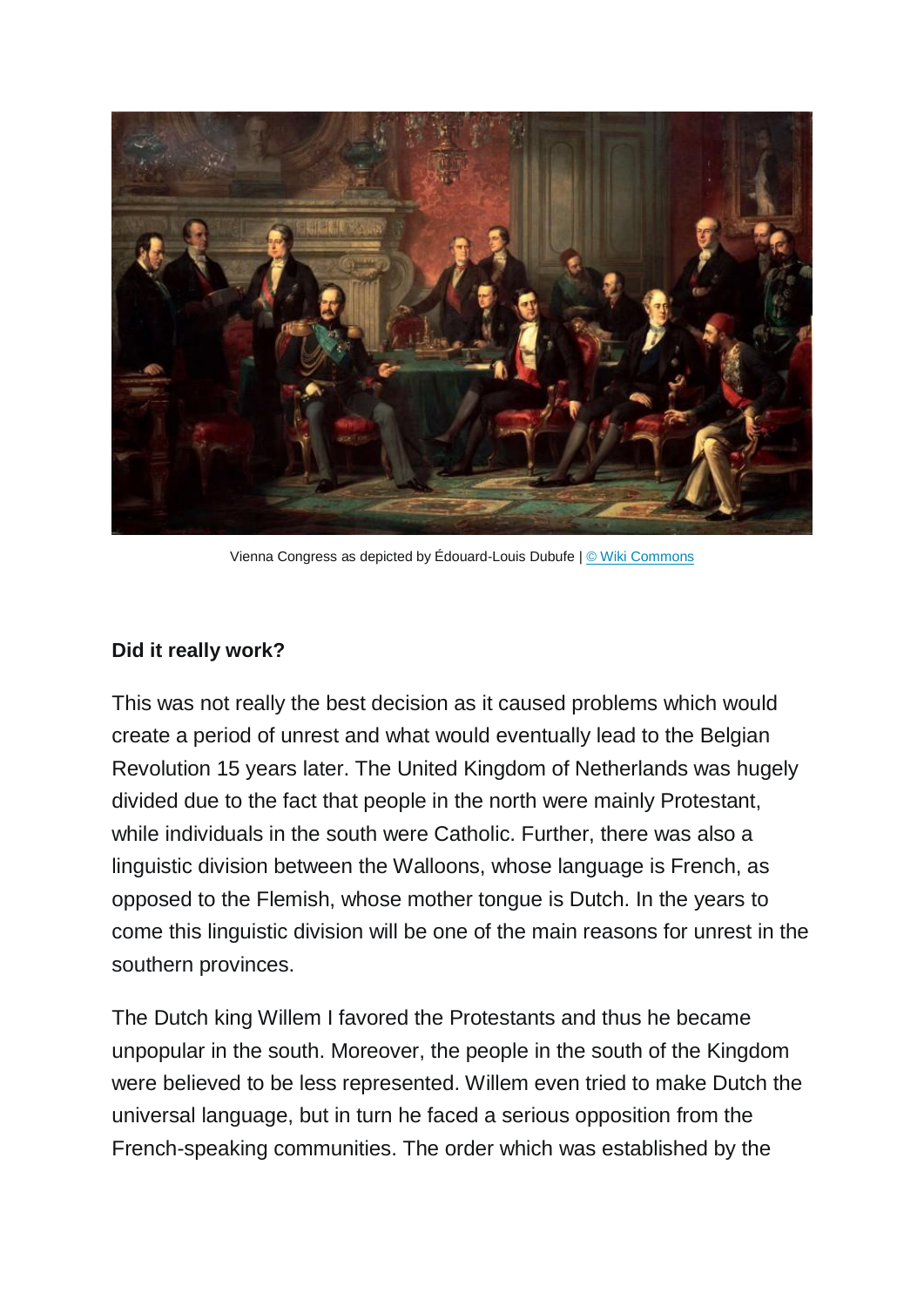Dutch dominance was clearly unacceptable for the southern communities and this led to the beginning of the Belgian revolution.



Act of the Congress, JoJan | [© Wiki Commons](https://en.wikipedia.org/wiki/Congress_of_Vienna#/media/File:Berlin_.Gendarmenmarkt_.Deutscher_Dom_010.jpg)

## **The Revolution and its consequences:**

On 25 August 1830, the Dutch king Willem I was celebrating the 15th year of his reign. As part of his celebrations, he attended the Auber's opera *La Muette de Portici*at the Brussels opera house; interestingly, the same opera influenced nationalist movements during the revolution in France, which took place a month earlier with many patriotic disturbances. It was for this reason the opera was initially banned, but subsequently lifted for its premiere on the 25th of August.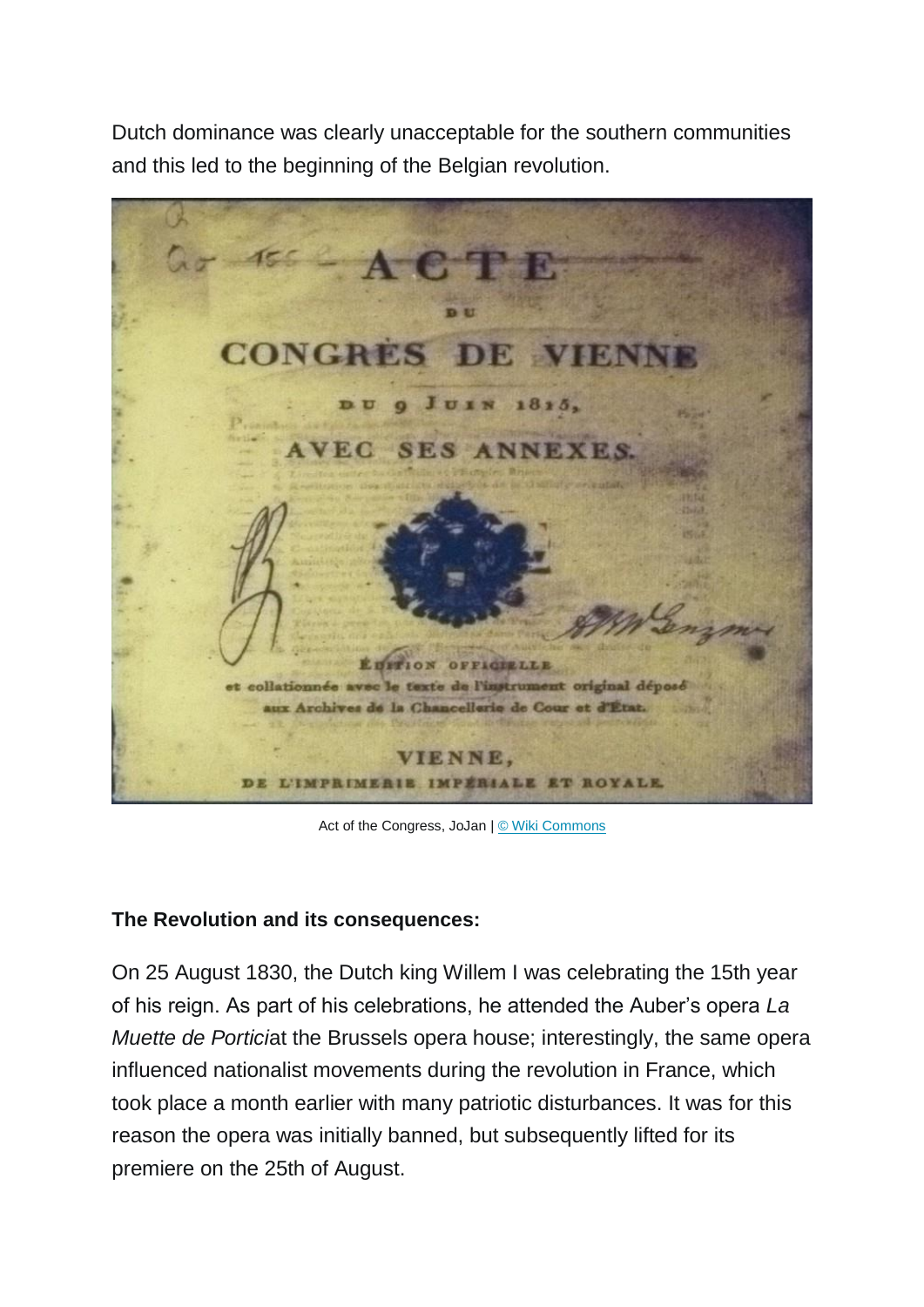During the performance, there were many patriotic posters inside the opera that called for a revolution. From the moment when the second act begun with the duet 'Amour sacré de la patrie,' an uprising began among the attendees and the revolt quickly moved to the streets of Brussels. The inspiration for a revolution began to pick up pace in other cities; and the people's demands were simple – independence and an end to the Dutch dominance. The Belgian Revolution was a moment which not only was of huge importance for Belgium, but it also shaped the rest of Europe, and created a new country.



Belgian Revolution | [©GustafWappers/Wiki Commons](https://en.wikipedia.org/wiki/Belgian_Revolution#/media/File:Wappers_-_Episodes_from_September_Days_1830_on_the_Place_de_l%E2%80%99H%C3%B4tel_de_Ville_in_Brussels.JPG)

#### **The Creation of Belgium:**

Following these events, the great powers from the Vienna Congress gathered once again in London on 20 December 1830. This time they had no choice but to recognize the success of the Belgian revolution and to guarantee its independence. However, the powers insisted that the future